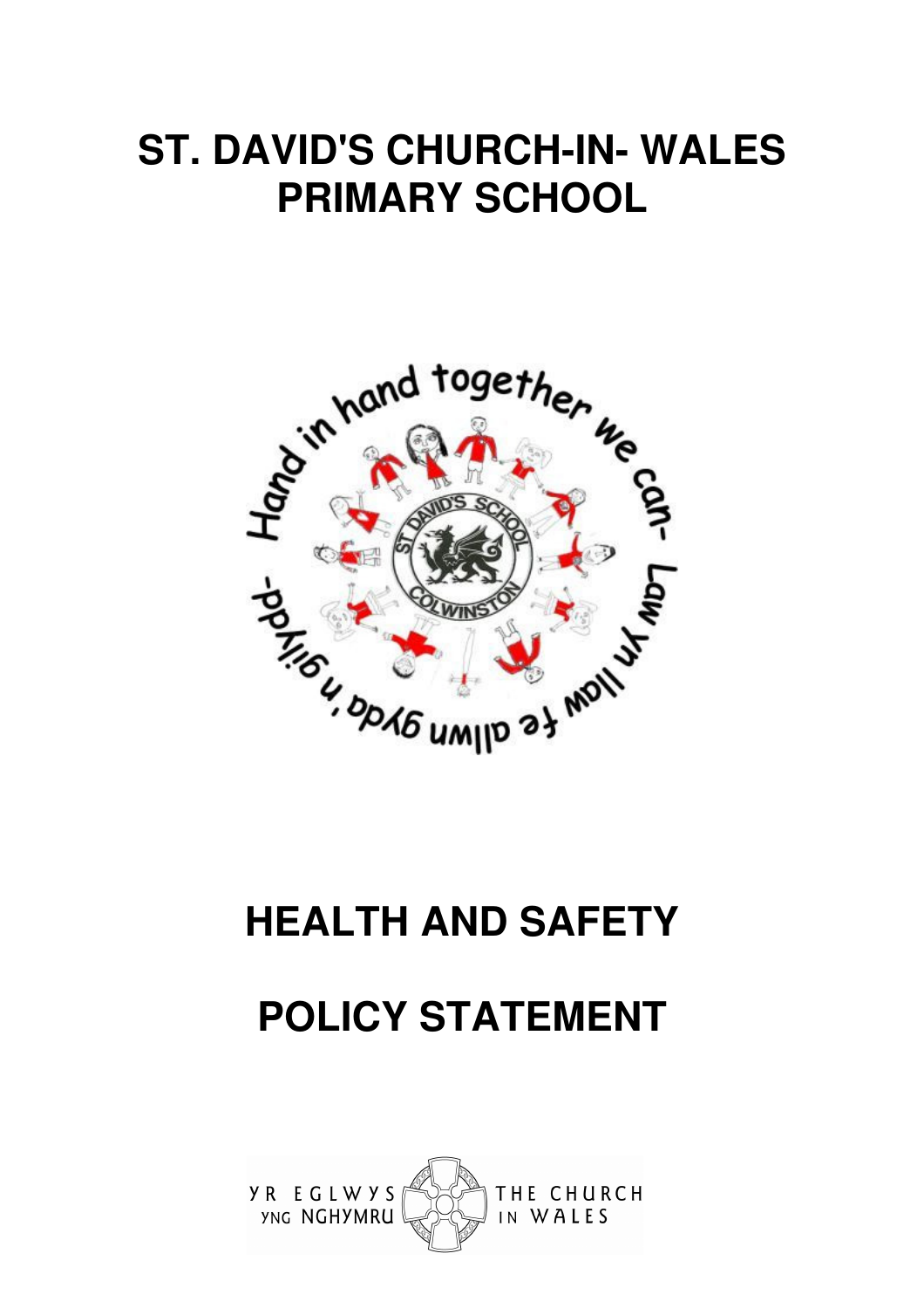# A GENERAL STATEMENT OF INTENT

Our policy is to provide and maintain safe and healthy working conditions, equipment and systems of work for all our pupils, staff and visitors to the school and also to provide information, training and supervision for this purpose..

The allocation of duties for safety matters and the arrangements, which we will make to implement the policy are summarised in this document, but the staff always refer to the Vale agreed procedure guidelines in the LEA Health & Safety & IOSH Files kept in the Headteacher's office.

The H & S File in the Headteacher's office outlines detailed procedures related to:

- Accidents & Incidents
- Alcohol Abuse in the Workplace
- Boiler Maintenance & Gas Installations
- Buildings & Establishment
- Control of Infectious Diseases
- COSHH
- DSE- Poster on Office Wall
- Educational Visits (Also blue file)
- Electricity at Work PAT
- Fire Evacuation, Risk Assessment & Arson
- First Aid at Work
- Administration of Medicines
- Health & Safety Audits
- Managing Contractors
- Manual Handling posters in each resource area
- Risk Assessment
- Environmental Health Reports
- Dealing with Violence & Work Lone Working Home visiting Handling Money

The policies will be kept up to date as and when necessary. (SEE ALSO EMERGENCY PLANNING PROCEDURES POLICY)

The Governing Body is joined with the Headteacher in accepting responsibility for all Health and Safety matters in this school. The Headteacher has IOSH & Risk Assessment qualifications.

The policy will be kept up to date as personnel change and new areas of care are found to be necessary.

In addition to any updating, a complete Safety Audit will be carried out each term by the school caretaker and the Headteacher.

This policy and the way in which it is operated, will be **reviewed annually** by the Governing Body.

| Signed         | Headteacher | Deputy Head |
|----------------|-------------|-------------|
| Signed<br>Date |             |             |
|                |             |             |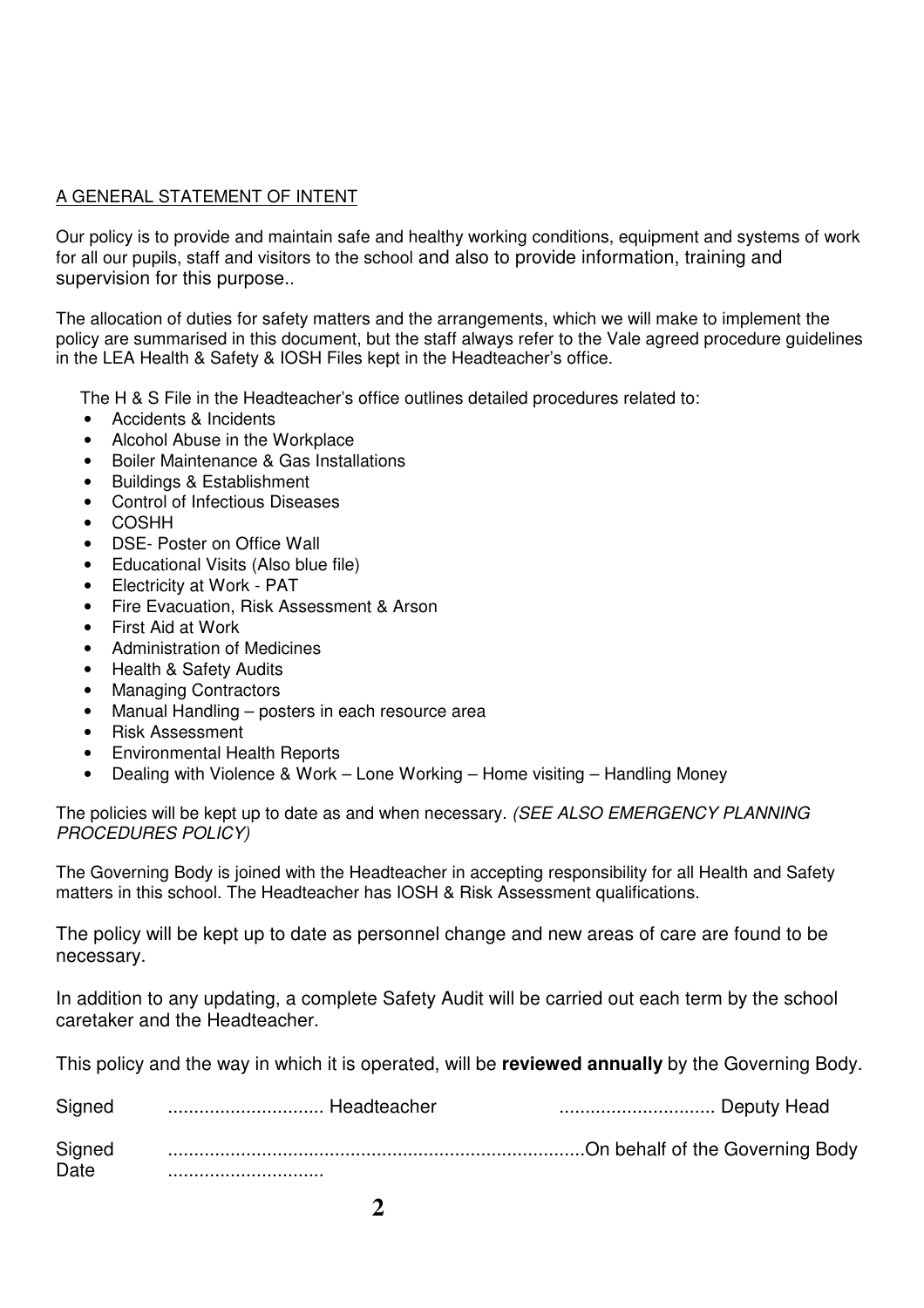#### **SCHOOL RESPONSIBILITIES**

Overall and final responsibility for health and Safety in this school is that of the Headteacher and the designated Governor Mrs Karen Anthony.

## **SPECIAL OBLIGATIONS OF CLASS TEACHERS**

The safety of pupils in the hall, classrooms and practical teaching areas is the responsibility of class teachers; teachers have traditionally carried responsibility for the safety of pupils when they are in their charge.

All staff members are equally responsible to the Headteacher for sections of risk and hazard. She will ensure that they are fully cognizant of the provisions of this document.

Therefore any member of staff who notices a health and safety problem will be expected to report this to the Headteacher.

#### **Class teachers are expected:-**

To exercise effective supervision of pupils and to know the emergency procedures in respect of fire, bomb scare and first aid and to carry them out.

To know the special safety measures to be adopted in their own teaching areas and to ensure that they are applied.

To give clear instructions and warning as often as necessary.

To follow safe working procedures personally.

To call for special safe working procedures etc. where necessary. (e.g. Science, D/T, P.E., Games etc.).

To have regard for the health and safety of all staff in the school.

To report any risks, hazards or repair needs immediately to the headteacher.

#### **Suggestions by any member of staff to improve standards of health and safety are always welcomed by the Headteacher.**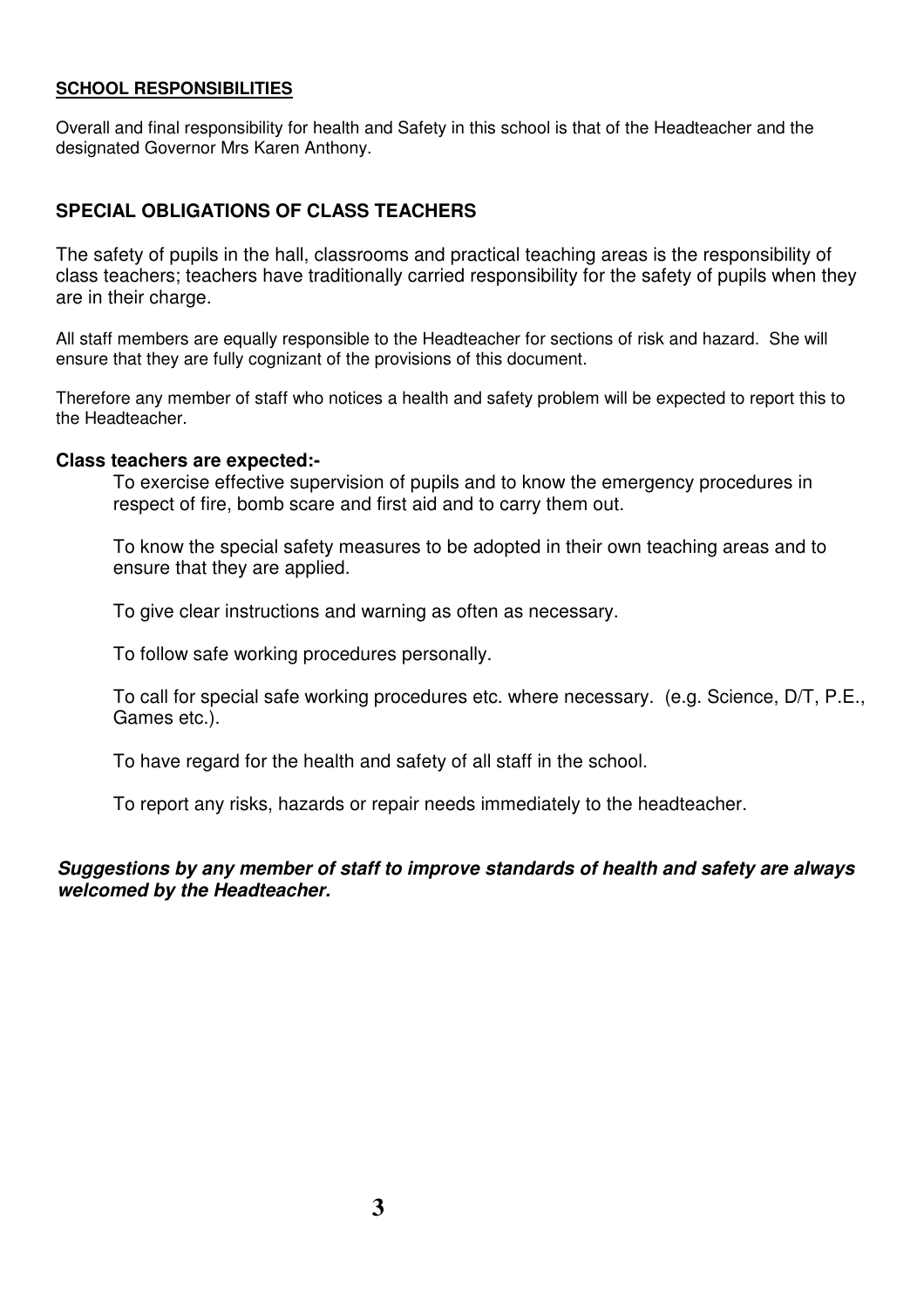# **THE PUPIL**

#### **Pupils are expected:**

To exercise personal responsibility for the safety of self and other pupils.

To observe standards of dress consistent with safety and/or hygiene.

To observe all the safety rules of the school and in particular the instructions of teaching staff given in an emergency.

To use and not wilfully misuse, neglect or interfere with materials, equipment etc. provided for his/her safety.

# **LUNCHTIME SUPERVISION OF PUPILS**

Lunchtime Supervisors are responsible, under the direction of the Headteacher, for securing the safety, welfare and good conduct of the pupils during the mid-day break period, in accordance with the practices and procedures of the local authority. (see relevant risk assessments)

All accidents or injuries must be reported immediately to the Headteacher or Deputy Headteacher.

A playground 'Incident' notebook retained in the KS2 toilet cloakroom is completed by lunchtime supervisors and duty staff as a useful method of communication. It chronicles accidents and also any incidents of teasing or fighting etc. so that staff can be extra vigilant in monitoring the behaviour of the children involved.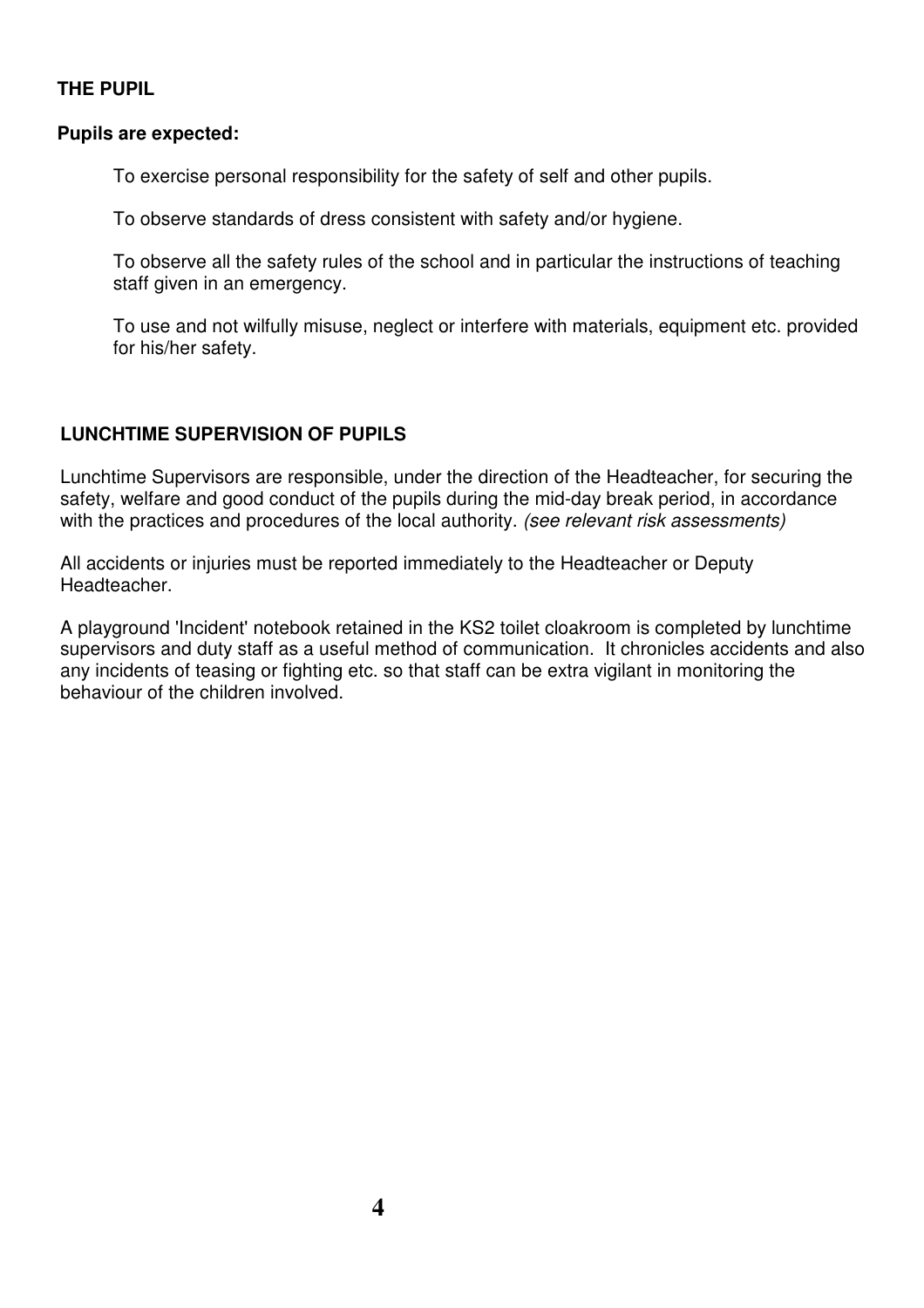#### Site maintenance

The Headteacher will be ultimately responsible for the maintenance and management of the site. The caretaker is responsible for informing the Headteacher of any required maintenance following his daily check of the buildings and grounds.

Health & safety audits are carried out weekly, half-termly and annually by the caretaker and full audits are carried out regularly by Vale Heath & Safety Officers.

The Premises Committee of the Governing Body review these audits and practices annually, as well as conducting their own brief risk assessment.

# **FIRE DRILL (see also Emergency Planning Procedures)**

Written instructions in case of fire are displayed in each main working area next to the fire alarm.

A 'Fire Drill' will take place at the beginning of each term, in order to familiarise both existing and any new pupils or members of staff of the procedure to be adopted in the event of a fire. Visitors to the school, including workmen, should be familiarised with the evacuation procedures of the school and the sound of the fire alarm.

The standard Fire Drill Report should be completed and returned to the Vale of Glamorgan Education Department on each occasion a drill is held. The procedure for a Fire Drill is as follows:

#### **1. The fire alarm is activated.**

**2. Office staff bring Fire Pack (includes visitor book, plan for fire service, keys & Contact details)** 

 **3. All staff and children evacuate the building as quickly as possible using the fire exits or the nearest convenient exit door. (All fire exit doors have panic bars and are clearly marked.)** 

 **4. Children, teaching and non-teaching staff assemble on the artificial grass in the school yard.** 

- **5. Teachers check pupils present against attendance registers.**
- **6. Headteacher or Deputy Headteacher checks that all personnel are present.**

**In the event of a fire, the fire brigade should be summoned as soon as possible. Once the building has been completely evacuated, under no circumstances should any person reenter the building.** 

**If a pupil or member of staff is not accounted for, the Headteacher or a senior member of staff should be informed, who will then assess the situation and decide upon the best course of action.** 

The Headteacher always carries a mobile phone and, if necessary the staff and children will be relocated to The Village Hall or Sycamore Pub.

The LEA arrange for the regular inspection of fire alarms and extinguishers.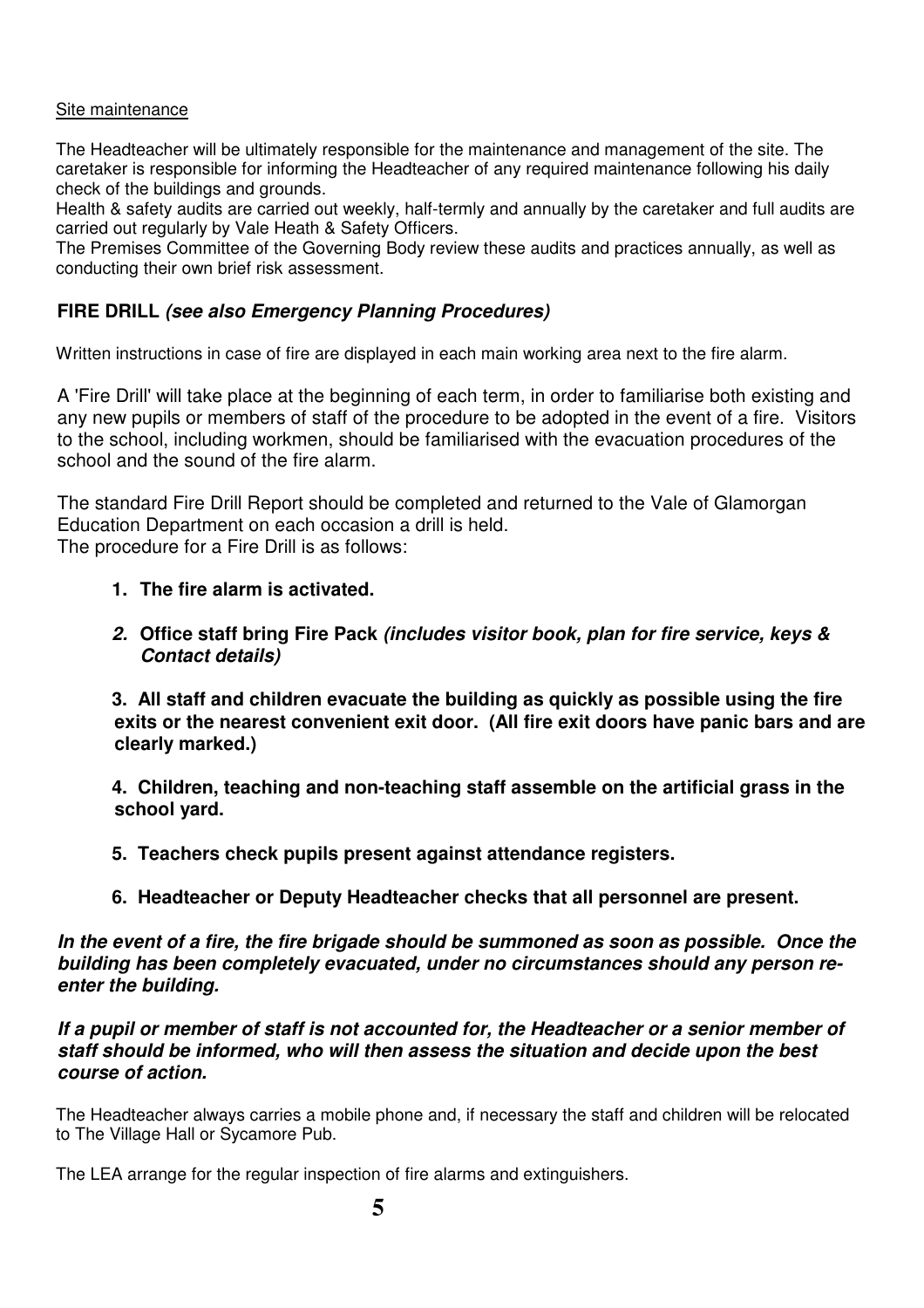#### **SMOKING**

The Headteacher does not allow smoking anywhere on the premises.

## **IF AN ACCIDENT OCCURS**

A full risk assessment is carried out every 18 months, but new activities/installations are assessed immediately. Unfortunately, even when all due precautions are taken, accidents do sometimes occur. In this instance, a member of staff should remain with the injured party and should send for a first aid officer. Although all support staff have been trainined in Emergency First Aid, for major accidents:

> Mrs C Hoffrock Miss Leah Croke Mrs Lucy Higgins Mrs. Serena Owen

### **FIRST AID SUPPLIES**

First aid boxes are situated in:-

- 1. The staffroom, administration area.
- 2. Junior classroom.
- 3. Infant area.
- 4. A 'mobile' first aid kit is availablefor playground supervisors, school trips etc.

The First Aider is responsible for checking the first aid supplies on a half-termly basis and for informing the school secretary of any items which are needed to replenish stock. A checklist of contents appears on the front of each first aid box.

If an accident occurs on the school premises to a pupil, member of staff or other person the required help in addition to first aid will be called i.e. fire**,** ambulance, doctor, police.

Written notes will be made as to the sequence of events, actions taken, responses, times, names of witnesses in order to complete official forms.

The school accident book will be written up. INCIDENT & ACCIDENT FORMS – (staffroom) will be completed.

For serious accidents to pupils, staff or visitors, a standard form (available in the staffroom) should be completed, whether or not the injury involves loss of working time. An accidental injury resulting in loss of working time must be reported to the L.E.A. within 7 days.

For accidents of a more serious nature the L.E.A. must be informed promptly. There is also a legal duty to notify the Health and Safety Executive, by telephoning the local office regarding any accident causing 'major injury' or resulting in death. 'Major injury' includes amputation, serious burns, acute illness, fractures (except of hand and toe bones) loss of sight or consciousness or a stay of over 24 hours in hospital.

Accident reports should form the basis of investigation, so that the lessons of every accident can be learned for the future.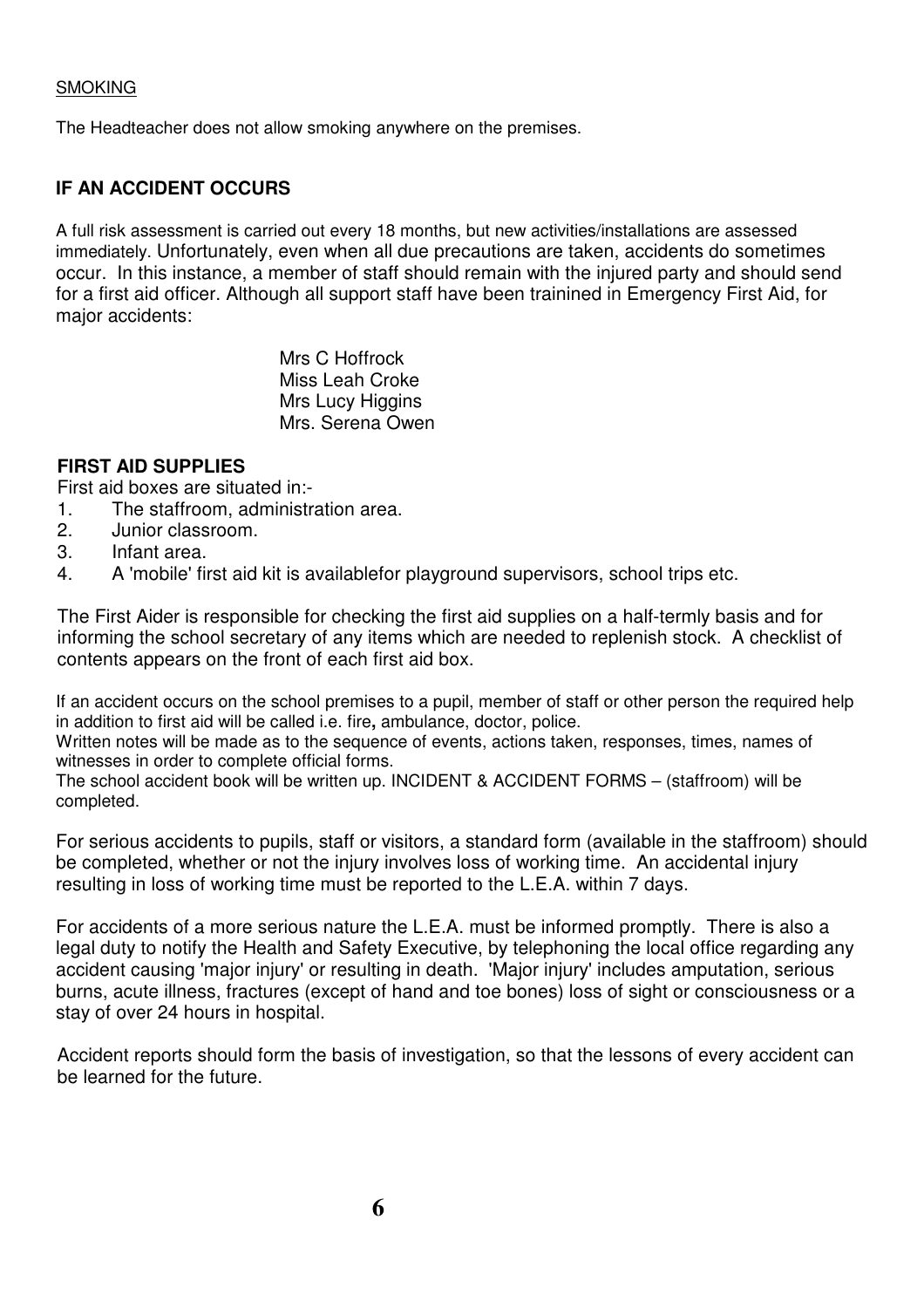# **SCHOOL VISITS**

School visits are an important dimension of school life and may be strictly educational and cultural or merely a leisure activity. When pupils are taken out of school on organised visits, teachers must exercise the same duty of care arising from being "in loco parentis".

The headteacher must retain overall responsibility for all visits and must ensure that the leader, in consultation with appropriate colleagues, has discussed every aspect of the visit and that responsibilities have been recognised and allocated.

Educational Visit Coordinator, Mrs C Davies or Headteacher must be informed, in advance, of any planned school visits. Appropriate EVOLVE forms must be completed at least a week prior to the event. The Governing Body of St. David's and the LEA must be informed for residential trips.

### **PREPARATION**

- 1. A prior visit to the site of the planned visit should be undertaken by the group leader if possible, to assess potential hazards as well as educational activities. **A Risk Assessment form is completed by the group leader.**
- 2. As much information as possible regarding the visit, should be conveyed in advance, to the parents. A standard consent form should be completed for each child, signed by the parent or guardian. For children with health problems or those who may be taking prescribed medication at the time of the visit, full details must be provided and a medical form completed.
- 3. Suitable footwear/clothing should be worn for the visit.
- 4. Children must be supervised by an adequate number of teachers/adults. St. David's aims to provide adult/pupil cover in the ratio of 1/6 for infants and 1/10 for juniors. This is a better ratio than recommended by the L.E.A.
- 5. The party leader will carry a master copy listing the groups with all names/addresses/ emergency contact numbers of pupils participating together with any medical information etc. Each group supervisor will have all the information relating to pupils in his/her group**. A list of all teachers, helpers and pupils going on the trip; plus the contact number of the leader and coach company details, will be left in school with the Admin. Officer in case of an emergency.**
- 6. Whenever possible, a member of staff trained in first aid procedures will accompany the party and will carry a first aid kit.
- 7. Those accepting responsibility for supervision of pupils on visits are effectively on duty continuously. In the case of younger pupils, it is particularly important that careful supervision is maintained at all times.
- 8. LEA Insurance cover must be taken out for all school visits, whether taking place inside or out or the Vale of Glamorgan. This cover is taken out annually by the school to cover all types of trips and visits (inc. Residential visits)
- 9. For visits LEA guidelines & relevant forms see H&S School Trips Folder.

# **RESIDENTIAL COURSES**

It is the policy of St. David's school to take Y6 pupils on a U.K. residential outdoor pursuits course (e.g. Storey Arms, Brecon) during the summer term prior to their transfer to Secondary school.

The LEA and Governing Body must be given full details of the visit, together with a detailed schedule of activities before the visit takes place.

Parents must also be well informed of all activities which will be undertaken during the residence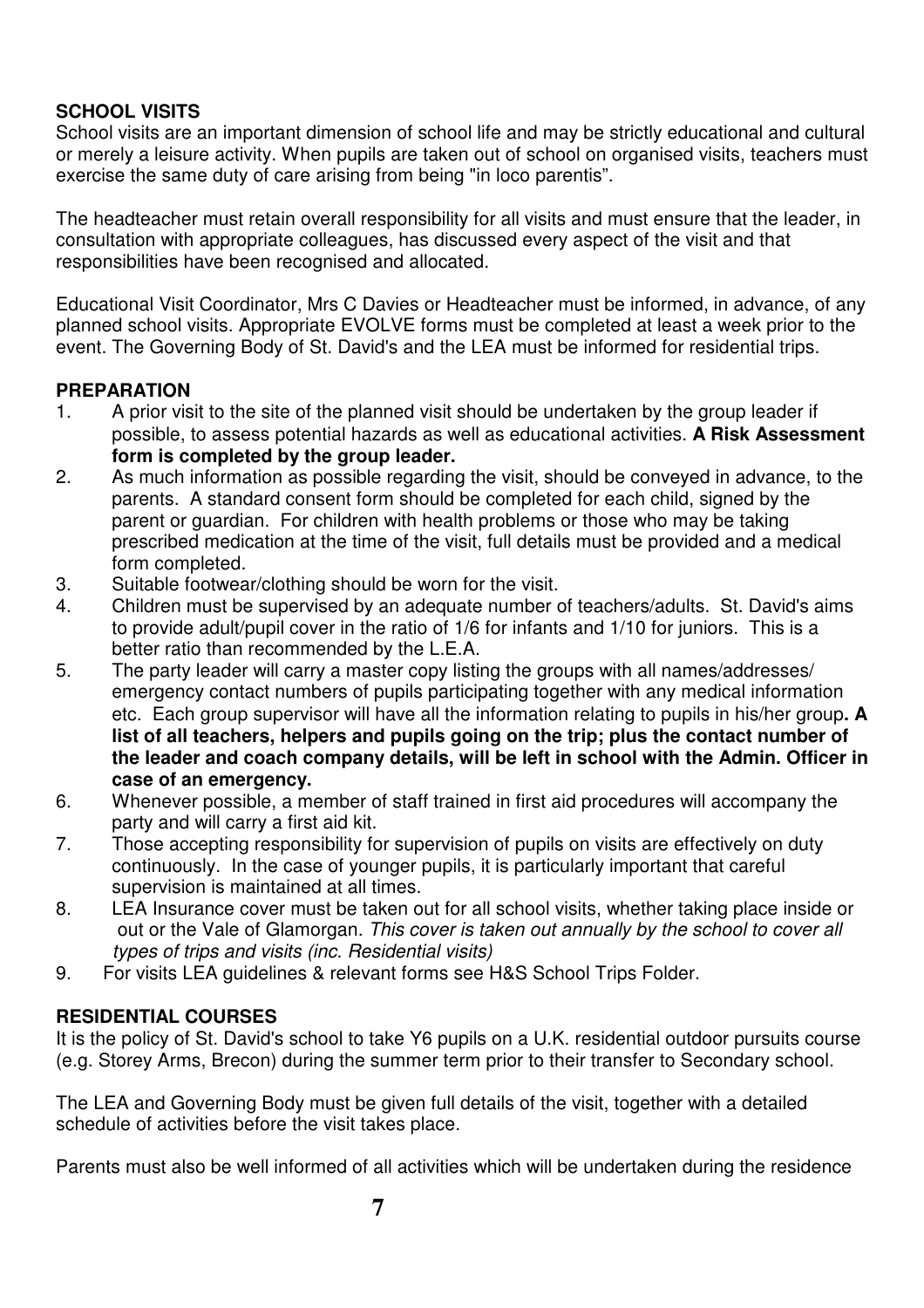eg canoeing/swimming. Relavent forms must be completed for each participating child. **TRANSPORT OF PUPILS** 

St. David's school does not have its own transport but uses Department of Transport/LEA approved contractors for school visits and for transporting pupils to and from school.

The appointed school coach company employs a Bus Escort to supervise children who use the contract bus service to and from school. Seatbelts are worn at all times.

**For small groups of children, out of school for trips requiring transportation** ie to collect awards,

attend presentations or sporting events, a ratio of "1:10 KS2 or 1:6 FP" is used.

Where pupil's parents are unable to provide transport to the event, consultation will take place with parents as to whether donations could be sought to enable a minibus to be booked.

As a last resort, if pupils are to be taken by other parent volunteers they will be:

- in accordance with vehicle passenger limits
- with confirmed MOT, regular safety maintenance checks & insurance on the cars used
- where necessary, fitted with child booster seats and over shoulder seatbelts
- after appropriate consent forms, particular to the trip have been completed by parents
- CRB checked, if used regularly
- Responsible for the children's safety, whilst in the car.

For **class educational trips**, local coach companies are sought according to Audit Finance (Quotes) and Safety (company risk assessment/ H & S checks). Donations are sought for such trips, where the school has insufficient funds.

# **SECURITY**

Staff and pupils need to be able to work and learn in a safe and secure environment. Recent tragic incidents, although rare, have highlighted the real need for all schools to review their security arrangements.

The main gates to the yard and teaching areas are padlocked at 9am. (Keys are in the fire pack.) The perimeter fencing will be regularly inspected and repairs be immediately addressed by the caretaker or the LEA. The internal side gate should be securely closed to prevent unattended children entering the car park.

Following a review at St. David's the Governors prioritised the need to monitor the arrival of all visitors to the school. A security porch links the main entrance to the administration area with a digital access control panel. This porch has been installed with CCTV and a push button entry security door. Monitors are housed in the Headteacher and Secretary's offices. A prominent sign directs all visitors to report to the main entrance where they are vetted by the school secretary or a member of staff, before gaining entry to the school. The following guidelines have also been implemented:

- · All visitors admitted into school will be issued with an identification tag which they will wear during the time they remain on school premises.
- · All members of staff (teachers and non-teaching) carry L.E.A. I.D. cards
- · Pupils must not approach any stranger who is not wearing an identification tag and should report any strangers immediately to the nearest member of staff.
- Parents must obtain permission to take children out of school during the school day and should inform the school if pupils are to be collected by anyone other than the parent/s at the end of the school day.

Good security involves the co-operation and support of Governors, staff pupils and parents. A whole school security plan which includes the installation of access control panels for all external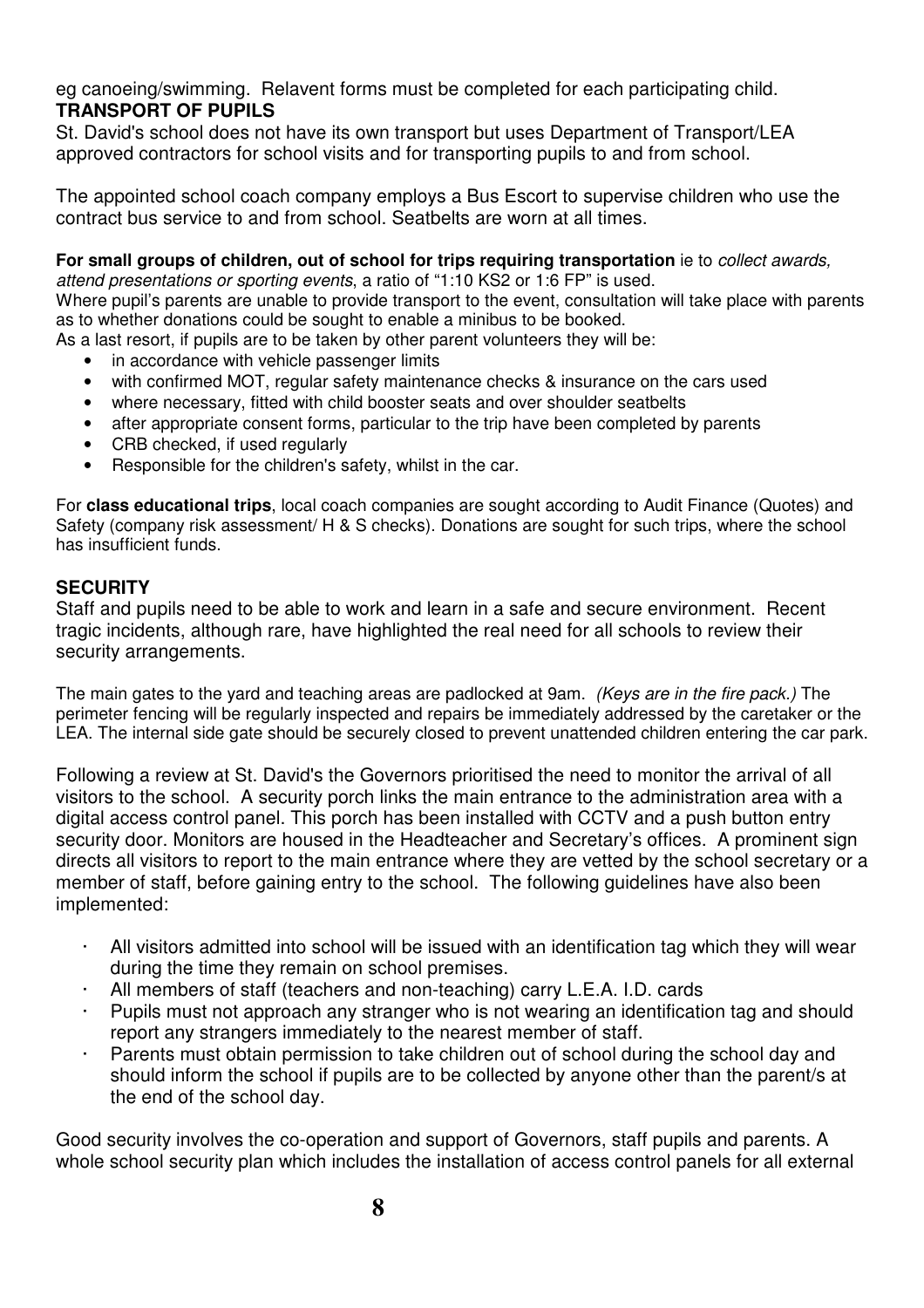exit doors (excluding fire exits) has been devised and whilst the visitor reception procedure is proving to be very effective, security arrangements at St. David's school will be regularly monitored and reviewed.

#### **VISITORS/CONTRACTORS**

Any visitors, contractors, workpeople entering the premises will immediately be greeted by the nearest available member of staff, record their arrival in the **visitor book** and will then report to the Headteacher. Visitors remaining on site for a session will be allocated an identity badge. All visitors should sign out in the book before they leave.

Any visitors or other persons legitimately on the premises are in our care as far as our activities affect them.

Contractors and other persons will be reminded by the staff of the school of the dangers in leaving tools and equipment unsupervised and that extra care is needed when children are around.

All visitors and other persons will be required to observe the safety rules of the school. In particular, parents who help out from time to time will be made aware of the health and safety arrangements applicable to them through the teacher to whom they are assigned.

#### **(For all work carried out in school, regulations regarding asbestos must be followed – see Asbestos Management File)**

Contractors will be given the site map highlighting positions of amenity shut off points & asbestos. Contractors must also complete the Permits to Work and review the Asbestos file.

#### **COMMUNICATING THE POLICY**

A copy of this Policy is available to all staff employed at St. David's School, to all parent and adult helpers and to all Governors. A summary is included in the Staff Handbook.

#### **EVALUATION AND REVIEW**

The implementation and effectiveness of the 'Health and Safety' Policy is monitored by the Headteacher, the Chairman of Governors and the school caretaker. The Policy will be subject to **review annually** by the Governing Body.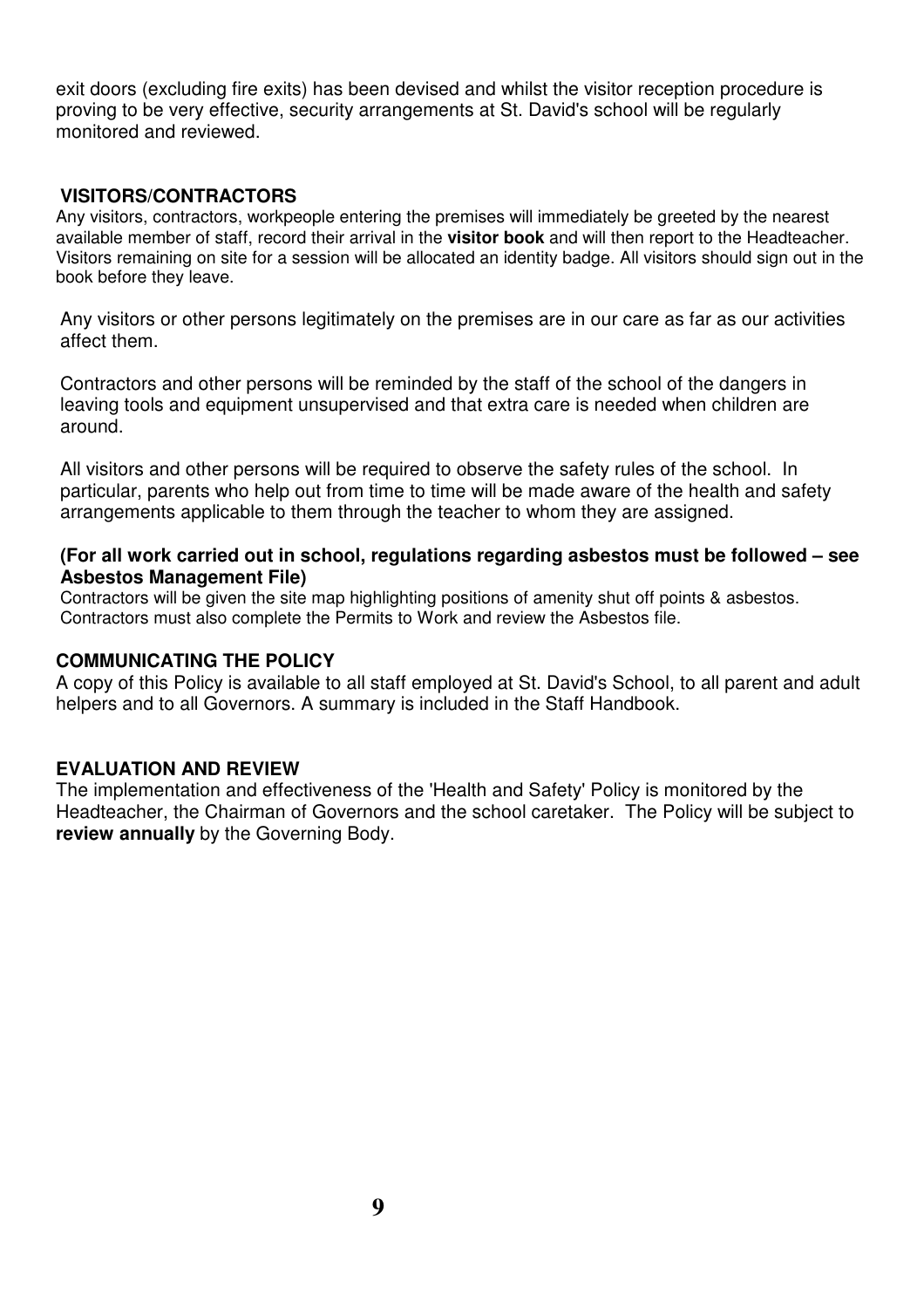# **SCHOOL SAFETY AUDIT**

The following is a useful checklist for the regular annual 'Health and Safety' audit. Premises Committee is joined by the Y6 School Council members and Caretaker.

## **APPROACH**

Gate kept clear to allow full opening for rapid clearance of people from the pavement and so avoid over-spilling into the roadway and into the path of traffic.

### **YARD**

Any objects such as skips, bins, trolley, sports posts etc. to be stored on the periphery of the yard.

### **ASSEMBLY AREAS**

Emergency assembly areas to be indicated around the periphery of the yard.

#### **YARD MAINTENANCE**

Paving slabs, concrete and tarmac areas to be in good repair. Steps unbroken and not worn unevenly. Grids to be clear. Down-pipes unbroken and secured to the walls. Roof guttering to be secure as far as visible check allows.

Fences and gates in place and securely fixed.

Key-holder name and address for information of emergency services should be posted and visible.

# **YARD LIGHTING**

This to be switched on at each check. All staff should know where this switch is.

#### **ENTRANCES**

Building entrance doors to open outward and do not jam in any position. Steps free of cracks or uneven wear.

#### **CHOKE POINTS**

Places where build-up or crowding is likely to occur should be identified and staff informed of these areas.

#### **PIN-BOARDS**

The material of manufacture and positioning of these is remarked upon by the Fire Services and their recommendations should be met.

Where use of the boards causes reaching above hand height then a step ladder or proper stepup equipment must be used. **The use of standing on chairs and tables etc. is dangerous and must be discouraged.** 

#### **DOORS**

Doors in a "dropped" condition must be corrected. Cracked or broken glass to be replaced. Door handles to be secure and in working order.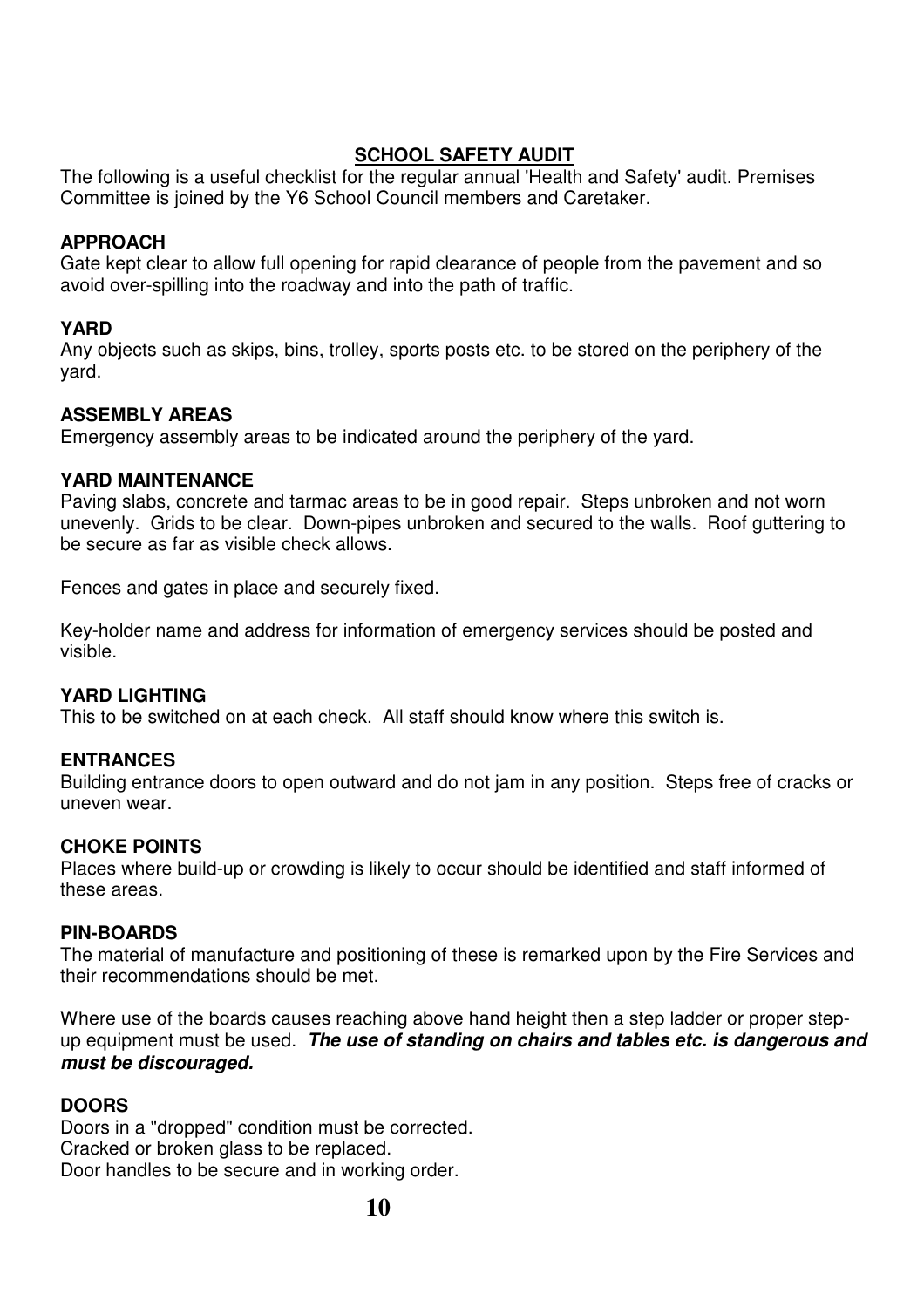Doors should not swing freely when unrestrained. Doors with glass panels should have toughened glass.

# **CARPETS AND MATS**

Wherever located, carpets must be secured to the floor and edged by proper metal edging at doors. Tears or holes to be repaired or the item replaced as a matter of urgency.

# **WINDOWS**

Broken or cracked glass to be replaced. Window-operating levers to be in free working order. Windows meant to be opened or closed to be in condition to do so. Sun-affected sides of buildings to have effective sun blinds.

# **HEATING**

A record of examination by manufacturer's engineers must be kept. Insurance inspection reports to be kept up to date.

Any fault in the central heating control equipment to be treated most urgently. Time clocks and thermostats regularly checked.

Heating of any room must be capable of being turned on or off in that room.

Electric storage radiators to be kept free of debris.

# **LIGHTING**

All lights work. Broken shades to be replaced. Switches to be free of cracks and positive in action. Illumination values to be updated.

# **POWER POINTS**

Sockets if cracked or broken to be corrected. Reported heat at a socket to be treated as urgent and not to be used until corrected.

# **ELECTRIC PLUGS**

Any loose wires sighted at cable entrance to a plug calls for a stop on using that plug until corrected.

Cables must be anchored by the strap inside the plug. Report of heat in a cable, plug or socket calls for immediate shut down of apparatus and removal of plug and no further use until checked by electrician.

# **ROOM SINKS**

To be free of chipped and cracked areas. Overfill exit to be clear. Sink drain-hole to have well fitting vertical separator to hold back solids.

Different types of detergents not to be used with each other. They sometimes react. Detergents held in classrooms to be user friendly. No caustic types allowed in classrooms.

No alcohol or petrol-based solvents to be flushed via the sinks. They form explosive vapour in the pipes and can explode. Before starting to use these materials, advice must be obtained for disposal of these hazardous wastes.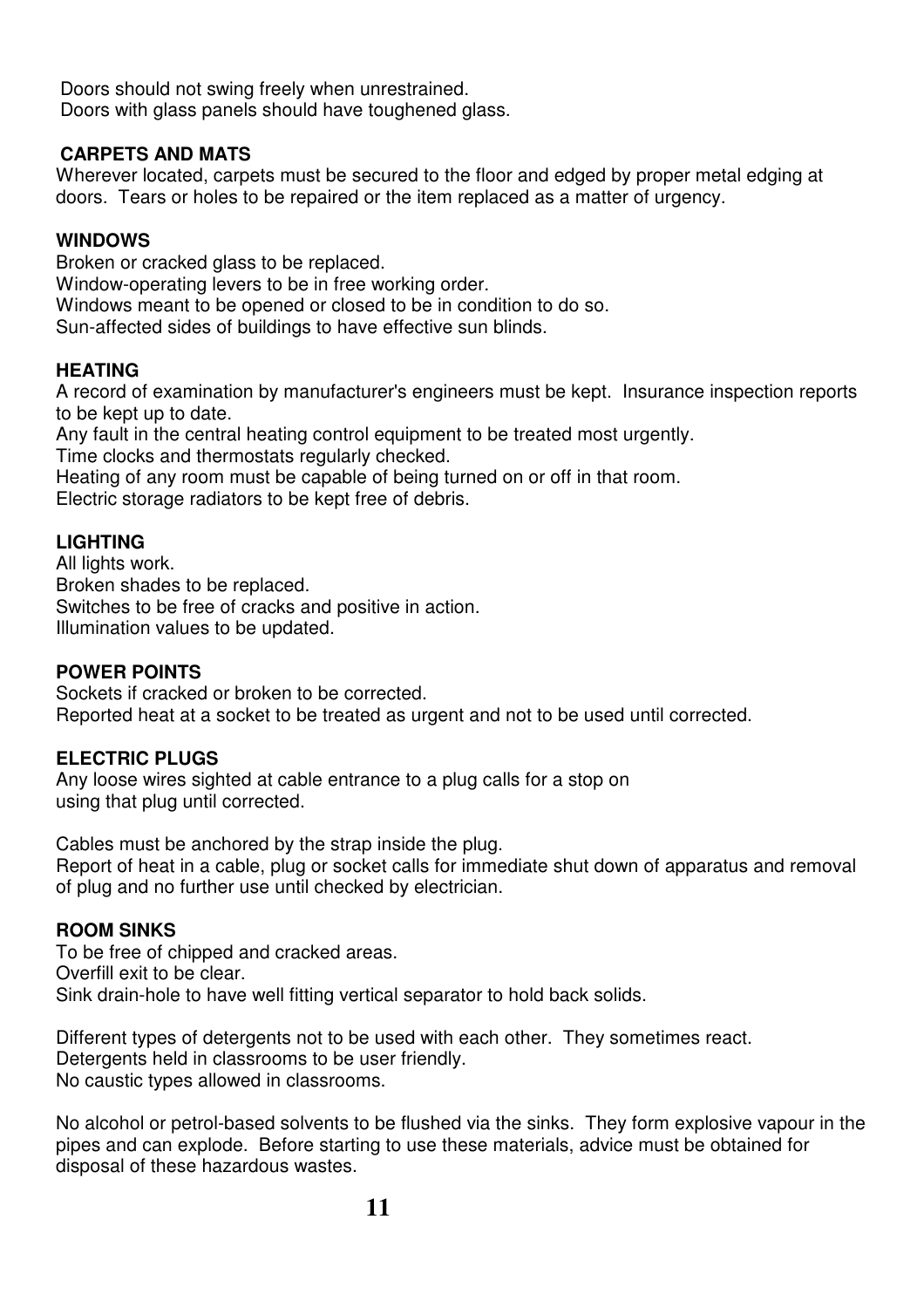# **TOILETS**

To be well ventilated.

Hot and cold taps to be clearly marked.

All taps to give good flow.

Hot taps to be on line to a temperature controlled supply delivering a safe supply.

Sinks not cracked or chipped and securely fixed.

Hot air dryers to be securely fixed and **below** face level of the possible users. Guards in place. Floors without any cracked or broken sections.

Pedestal units and seats in good repair, no cracked or broken porcelain.

Flushes work and refill quickly.

All lights work.

Windows made to open and close will do so. No cracked or broken glass.

Gents type unit has automatic flush in working order. No rubbish build-up around drain.

# **APPARATUS**

Electrically powered adhesive guns to be used strictly according to the maker's instructions. These instructions should be held in the room of use of these tools.

Creation and operation of electrical circuits, electro magnets and motors must only be powered by low voltage dry batteries of no more than 9 (nine) volts. Even with these low voltages, use of this wire will give very HOT sections of wire if the item being powered does not use a lot of power. Step-down transformers connected to mains supply must **never** be used.

Fusing of plugs supplying apparatus is very important. Each item is rated for fuse protection purposes in **amperes** or **amps** e.g. if a tape recorder is listed for a 3 amp rating, it is no use using a plug with a 13 amp fuse. If power surge occurs, the surge passes the 13 amp fuse and ruins the tape recorder. This matter should be resolved by an electrician and his recommendations carried out.

In the case of a fire in a piece of electrical apparatus, like a T.V. or video recorder, the following procedure must be followed:

Switch off.

Pull out the plug.

Remove pupils from room.

The smoke you see will be very poisonous due to burning insulation and varnishes in the unit. **Do not** use water type extinguishers on *any* electric fire. The correct type is the CO<sub>2</sub> which

covers the unit in carbon dioxide gas which will not harm you. Obviously you will call the Fire Service.

# **FIRE EXTINGUISHERS**

In place.

Inspection ticket in place and up to date.

In place printed label saying **type** and contents intact. Each one should have a large print notice saying what sort of fire extinguisher **not** to use it on. e.g. **water** type would have notice **'NOT TO BE USED FOR FIRES IN ELECTRICAL EQUIPMENT, NOR FOR HOT OIL OR FATS. (N.B. A Fire equipment maintenance service is carried out annually by an approved independent service provider)** 

# **ROOMS**

All lights work. No damaged lamp shades. Electric switches and wall sockets undamaged.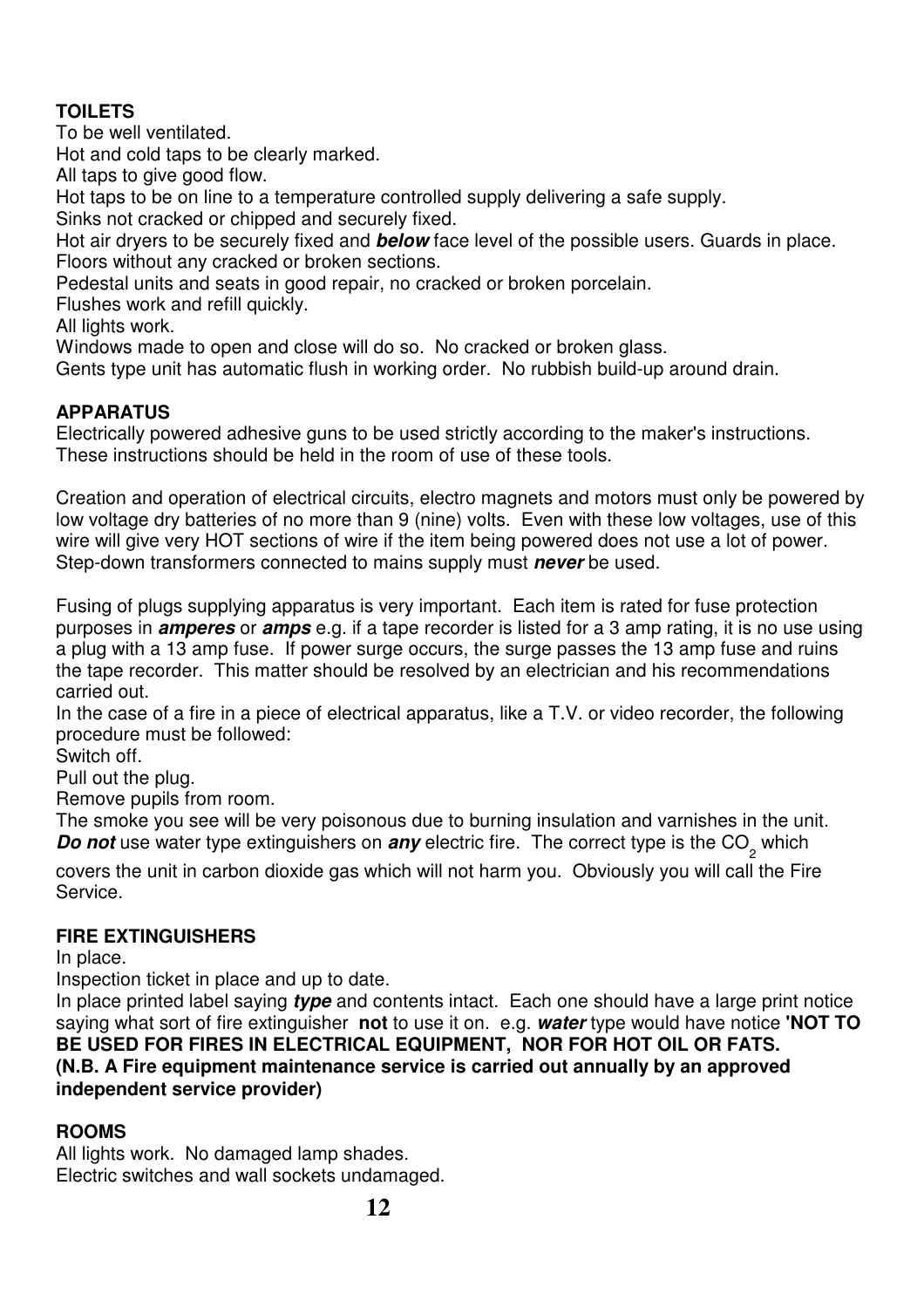Windows open and close as designed. No cracked or missing glass.

Heating system working. Can be turned on and off.

Doors undamaged. Door furniture complete in good order.

Secondary exits not blocked.

Cupboards do not wobble and have **no glass** panels inset.

Desks, tables, chairs and benches are stable and have no splinters or raised plastic edging which can cause injury.

Carpets and mats are secured by proper metal edging with no torn or holed areas.

No heavy objects stored on window ledges or on top of cupboards.

## **HALL/GYMNASIUM**

Floors not chipped, splintered - no loose blocks.

Vaulting horses, hurdles etc. not wobbly.

Beams holding ropes have certified "Safe Working Load" current approval in writing.

Mats are non-skid and in good repair.

Wall bars at correct distances and securely fixed.

Stages firmly set on floor.

Stage steps firmly fixed and hand rails secure. Scenery supports firm and have no protuberances sticking out at overlap joints, such as scaffolding joints - these must be foam lagged and totally taped.

Benches and chairs are sound and free of splinters.

Stage lighting and sound circuits are safely wired and not, as is frequently found, overloaded on outlet sockets.

Windows open easily. No cracked or broken glass.

Exits including secondary exits always kept clear.

A system of routine established gangways at assembly and theatrical performances is observed.

# **STAFF FACILITIES**

Staff room and toilet facilities are adequate for the numbers and sexes.

Equipment for making tea, coffee etc.

Sink facility for dish washing is in place and in good condition.

Lighting adequate.

Windows unbroken, no cracked or missing glass.

Ventilation adequate.

Sufficient seating for all members.

Curtain or other form of providing sun shade in place.

Heating system adequate and capable of being turned on and off locally.

Floors in sound condition.

Carpets, rugs and mats where fitted are secured by proper metal edging. No holes or tears.

#### **CARETAKER**

#### **The Caretaker is responsible for ensuring that:**

Certifiable equipment has been checked at the required interval including insurance inspections. Cleaning materials of a hazardous nature are stored in a secure area.

The Caretaker is also responsible for assisting the Headteacher & Premises Committee with the annual 'Safety Audit'.